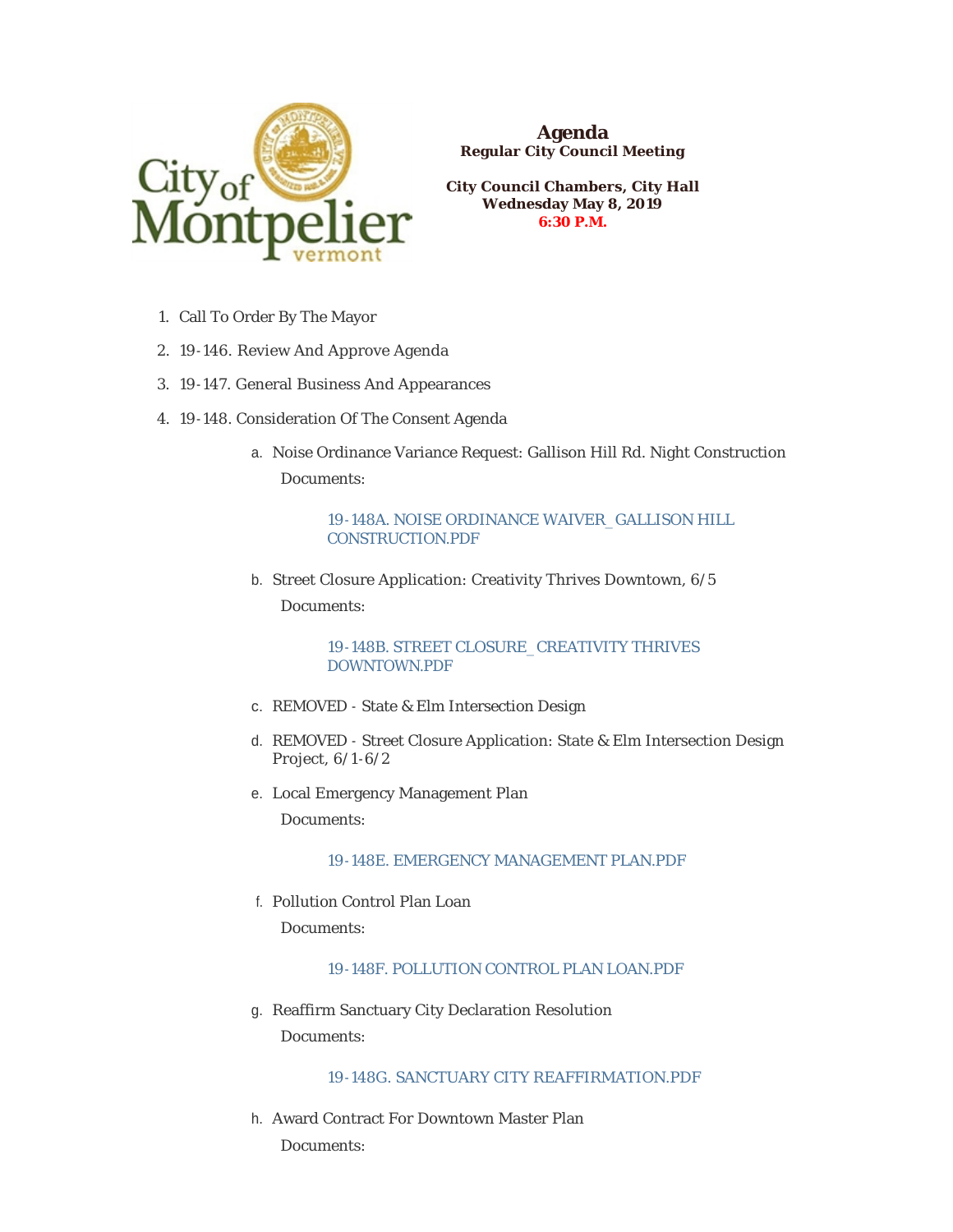#### [19-148H. DOWNTOWN MASTER PLAN CONTRACT.PDF](https://www.montpelier-vt.org/AgendaCenter/ViewFile/Item/1448?fileID=10361)

Payroll & Bills i.

19-149. Complete Streets Group Appointment 5.

Documents:

[19-149. COMPLETE STREETS GROUP APPLICATION.PDF](https://www.montpelier-vt.org/AgendaCenter/ViewFile/Item/1431?fileID=10333)

19-150. Fiscal Year Energy Use Report 6.

Documents:

#### [19-150. FY18 ENERGY USE.PDF](https://www.montpelier-vt.org/AgendaCenter/ViewFile/Item/1433?fileID=10356)

7. 19-151. Ordinance Amendments, 2nd Reading: Chapter 1. General Provisions

Documents:

#### [19-151. ORDINANCE AMENDMENTS\\_CH. 1.PDF](https://www.montpelier-vt.org/AgendaCenter/ViewFile/Item/1432?fileID=10334)

19-152. Ordinance Amendments, 1st Reading: Chapter 2. Administration 8. Documents:

#### [19-152. ORDINANCE AMENDMENTS\\_CH. 2.PDF](https://www.montpelier-vt.org/AgendaCenter/ViewFile/Item/1434?fileID=10387)

19-153. Adopt Strategic Plan 9.

Documents:

### [19-153. STRATEGIC PLAN.PDF](https://www.montpelier-vt.org/AgendaCenter/ViewFile/Item/1435?fileID=10412)

19-154. Summer Meeting Schedule 10.

Documents:

## [19-154. SUMMER MEETING SCHEDULE.PDF](https://www.montpelier-vt.org/AgendaCenter/ViewFile/Item/1436?fileID=10335)

- 19-155. Other Business 11.
- 19-156. Council Reports 12.
- 19-157. Mayor's Report 13.
- 19-158. City Clerk's Report 14.
- 19-159. City Manager's Report 15.
- 19-160. Garage Appeal 16.

*It is anticipated that this discussion will be conducted in Executive Session in accordance with Title I, VSA §313, Executive Sessions (a)(1)(E) after making a specific finding that premature general public knowledge would clearly place the public body or a person involved at a substantial disadvantage: pending or probable civil litigation or a prosecution, to which the public body is or may be a party.*